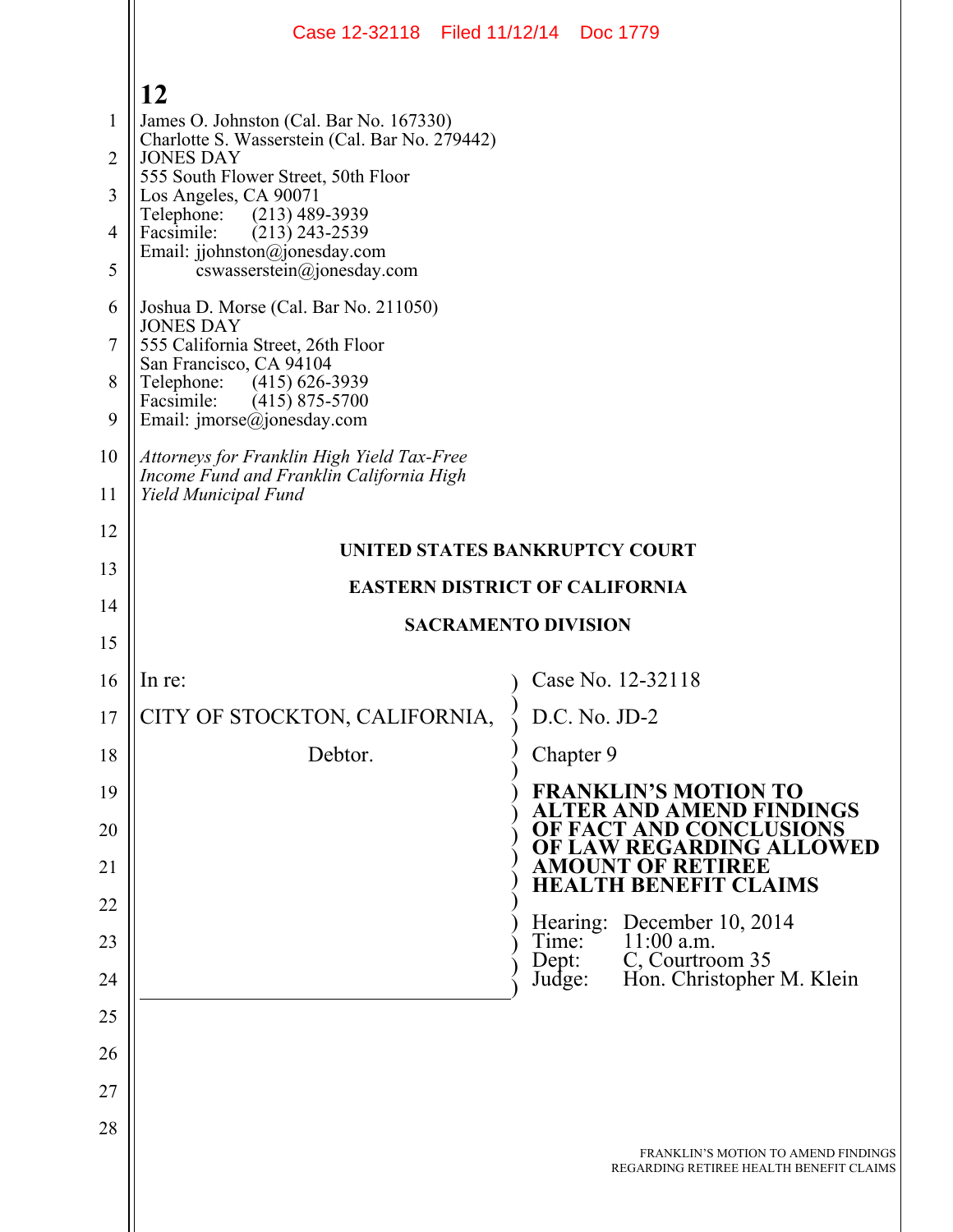1 2 3 4 5 6 7 Franklin High Yield Tax-Free Income Fund and Franklin California High Yield Municipal Fund (collectively, "Franklin") hereby move the Court pursuant to Rule 7052 of the Federal Rules of Bankruptcy Procedure to alter and amend its findings of fact and confusions of law, as stated on the record at the hearing held on October 30, 2014 (the "Hearing"), to revise the aggregate allowed amount of Retiree Health Benefit Claims to \$261.9 million – the amount reflected in the City's audited financial statements as of the Petition Date – in lieu of the \$545 million amount adopted by the Court. $<sup>1</sup>$ </sup>

# **INTRODUCTION**

10 11 12 13 14 Franklin objected to the \$545 million amount of Retiree Health Benefit Claims to which the City had stipulated during the bankruptcy case,<sup>2</sup> and Franklin presented evidence at trial that the City's actual liability was approximately \$261.9 million – the amount reflected in the City's audited financial statements as of the Petition Date. Counsel for the City has confirmed that the issue was "fully and well-briefed by the parties[.]" $3$ 

15 16 17 18 19 At the Hearing, the Court read into the record its findings of fact and conclusions of law regarding confirmation of the Plan. The Court then inquired, "did I miss anything? Are there supplementary findings I should make?"<sup>4</sup> Franklin's counsel responded by asking whether the Court had "made a finding of the amount of the Retirees' healthcare claims as of the petition date?"<sup>5</sup>

20

8

9

- 5 Tr. 43:25-44:2.
- 28

<sup>22</sup> 23  $\overline{a}$ 1 Capitalized terms not defined in this Motion have the meanings given to them in the *First Amended Plan For The Adjustment Of Debts Of City Of Stockton, California, As Modified (August 8, 2014)* [DN 1645] (the "Plan"). Relevant portions of the transcript of the Hearing  $($ "Tr.") (Exhibit A), and other evidence cited in this Motion, are attached as Exhibits.

<sup>24</sup> 25 2 *Franklin's Summary Confirmation Objection* [DN 1273] at 60-63; *Franklin's Supplemental Confirmation Objection* [DN 1377] at 40-44; *Franklin's Post-Trial Brief* [DN 1689] at 40 n.121.

<sup>26</sup> 3 Tr. at 46:17.

<sup>27</sup> 4 Tr. 41:16-17.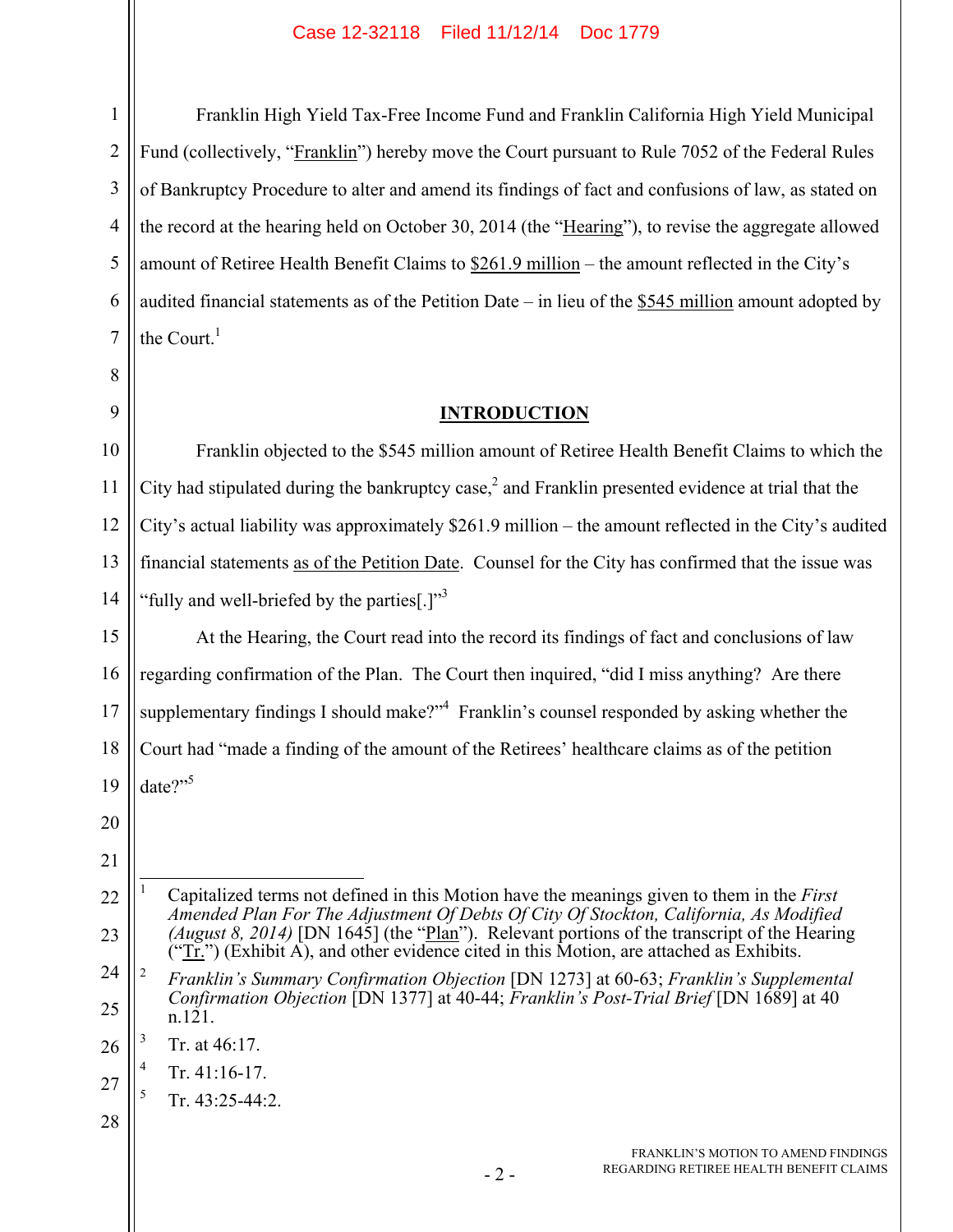| $\mathbf{1}$   | Without taking argument, the Court then made a "determination" that the aggregate allowed                                                                                                          |
|----------------|----------------------------------------------------------------------------------------------------------------------------------------------------------------------------------------------------|
| $\overline{2}$ | amount of the Retiree Health Benefit Claims was \$545 million. <sup>6</sup> The Court, however, stated that                                                                                        |
| 3              | the ruling was "fair game for a Rule 52(b) Motion to try to get me to adjust that number. So I'll                                                                                                  |
| $\overline{4}$ | take a harder look at it, full and fair harder look at that question if an appropriate motion is made." <sup>7</sup>                                                                               |
| 5              | Franklin now submits that motion and requests that the Court amend its ruling to adjust the                                                                                                        |
| 6              | allowed amount of Retiree Health Benefit Claims to the discounted present value of \$261.9 million.                                                                                                |
| 7              | As shown below, that adjustment will have absolutely no impact on retirees, whose treatment and                                                                                                    |
| 8              | distributions under the Plan will remain unchanged, but will more than double the minuscule sub-                                                                                                   |
| 9              | 1% payment to be made under the Plan in respect of Franklin's unsecured claim.                                                                                                                     |
| 10             |                                                                                                                                                                                                    |
| 11             | <b>ARGUMENT</b>                                                                                                                                                                                    |
| 12             | Rule 52(b) Authorizes The Court To Change The Allowed Amount Of Retiree<br>A.<br><b>Health Benefit Claims To \$261.9 Million.</b>                                                                  |
| 13             | Rule 52(b) of the Federal Rules of Civil Procedure, applicable here pursuant to Rules 7052                                                                                                         |
| 14             | and 9014 of the Federal Rules of Bankruptcy Procedure, provides that "[o]n a party's motion ,                                                                                                      |
| 15             | the court may amend its findings – or make additional findings – and may amend the judgment                                                                                                        |
| 16             | accordingly." Fed. R. Civ. P. $52(b)$ .                                                                                                                                                            |
| 17             | Amendment under Rule 52(b) is warranted where a court fails to "make findings of fact                                                                                                              |
| 18             | germane to" an issue raised by the parties, <i>In re Perotti</i> , No. 1:07-bk-01889MDF, 2008 Bankr.                                                                                               |
|                | 19    LEXIS 4629, at *3 (Bankr. M.D. Pa. Oct. 22, 2008), and otherwise to "correct an obvious                                                                                                      |
| 20             | oversight." In re Kora & Williams Corp., No. 88-41402PM, 2007 Bankr. LEXIS 1283, at *3                                                                                                             |
| 21             | (Bankr. D. Md. Feb. 2, 2007); see also Ne. Drilling, Inc. v. Inner Space Servs., 243 F.3d 25, 35 (1st                                                                                              |
| 22             | $C$ ir. 2001) ("Rule 52(b) $\ldots$ allows a court that has recently tried the case, rather than an appellate                                                                                      |
| 23             | tribunal perusing a cold record, to determine the propriety of considering those additional facts.");                                                                                              |
| 24             | Dow Chem. Co. v. United States, 278 F. Supp. 2d 844, 847 (E.D. Mich. 2003) ("Relief under                                                                                                          |
| 25             | [Rule 52(b)] is appropriate in cases of manifest factual error, if newly discovered evidence is                                                                                                    |
| 26             | 6<br>Tr. 47:22.                                                                                                                                                                                    |
| 27<br>28       | Tr. 47:22-25; see id. at 54:4-5 ("I'm sticking with the \$545 million for the Retirees") and 54:10-<br>12 ("[A]t least for 14 days, you get to revisit anything. You haven't given up anything."). |
|                |                                                                                                                                                                                                    |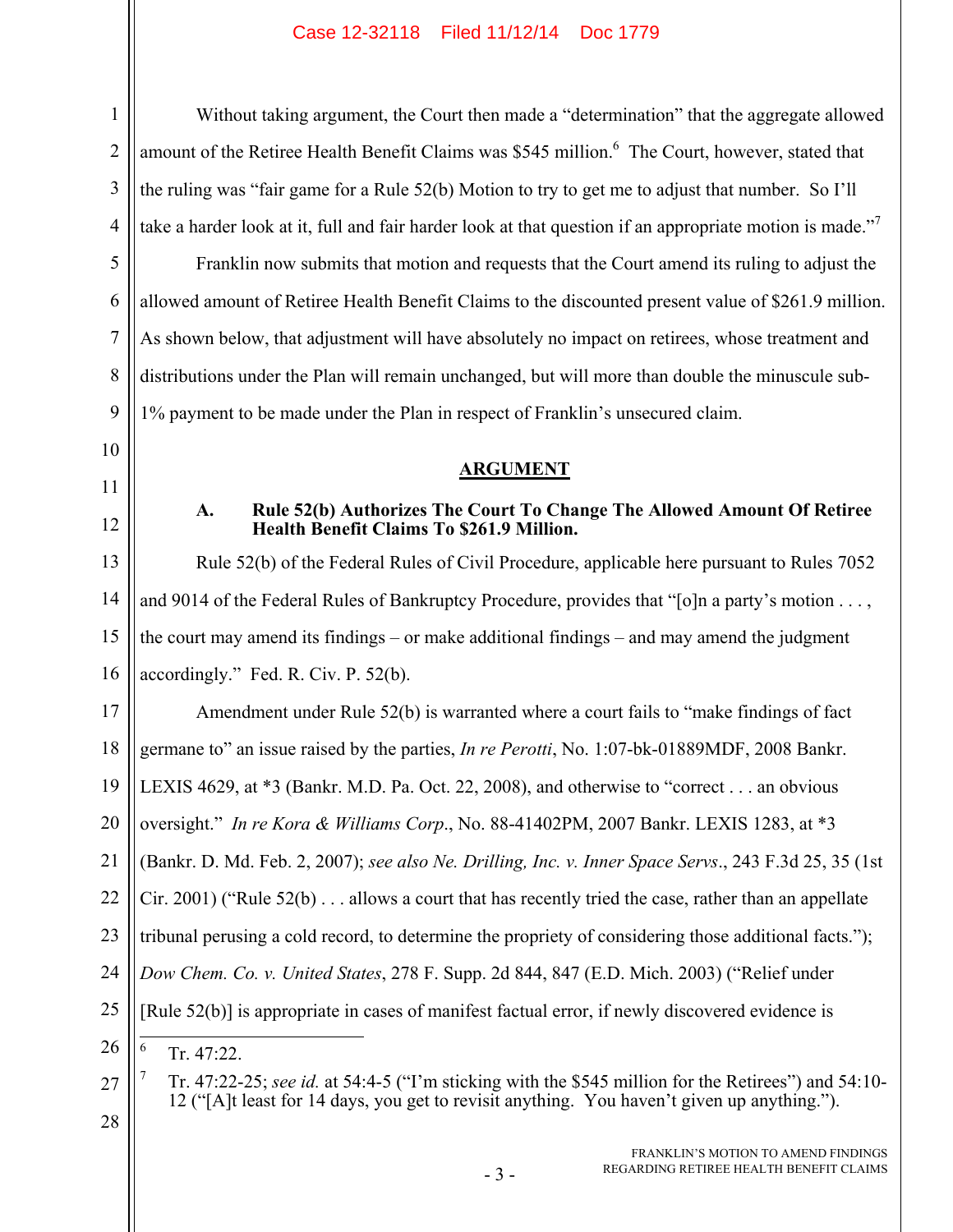Here, the Court did not make any findings of fact to support its conclusion that the Retiree Health Benefit Claims should be allowed in a total amount of \$545 million, and the Court did not discuss any aspect of the evidence presented or the parties' substantial briefing as to the issue. Instead, the Court simply adopted the number mentioned by the City, but indicated that it would "take a harder look at it" if Franklin submitted "a Rule 52(b) Motion to try to get me to adjust that number."<sup>8</sup>

9 10 11 For the reasons set forth below, the Court overlooked material evidence and authority requiring that the Retiree Health Benefit Claims be discounted to present value. Accordingly, Rule 52(b) authorizes the Court to revisit the issue at this time.

12

1

2

3

4

5

6

7

8

13

## **B. The City Improperly Inflated The Amount Of The Retiree Health Benefit Claims To Franklin's Detriment.**

14 15 16 17 18 19 20 Pursuant to the Retirees Settlement, the City agreed to allow the Retiree Health Benefit Claims in an aggregate amount of \$545 million. $9\text{ }$  The stipulated amount consists of the estimated payments that the City would make to procure health benefits over the expected lifespan of each of the 1,100 retirees (and their respective dependent or spouse, if any) with a Retiree Health Benefit Claim.<sup>10</sup> It is simply the sum total of payments that the City might have had to make over the next forty years or more, without discounting to present value those estimated future payments in any way. $^{11}$ 

21 22 The individual claim amounts to which the City has stipulated are staggering. The average listed Retiree Health Benefit Claim amount for each of the 1,100 retirees is nearly \$500,000. There

- 23
- 24

25

 $\frac{1}{8}$ 

Tr. 47:23-24.

26 9 5/13/14 Tr. at 144:9-25 (Goodrich) (Exhibit B).

<sup>10</sup> *Id.* at 145:19-146:21 (Goodrich).

<sup>11</sup> *Id.* at 147:2-148:1 (Goodrich).

28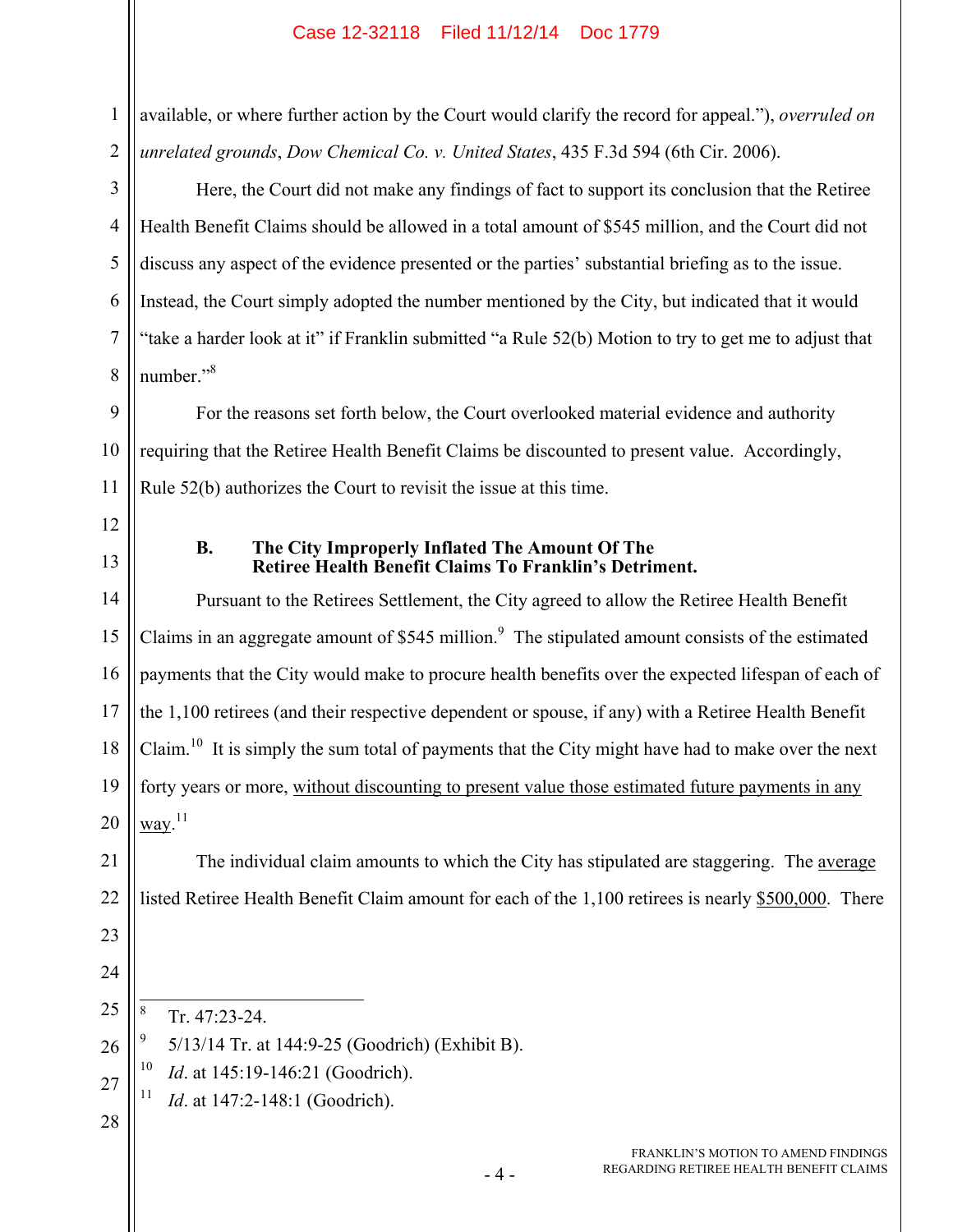1 2 are 131 retirees with listed claims over \$750,000, and an unbelievable 67 with listed claims of more than  $$1$  million.<sup>12</sup>

As those figures illustrate, the City's calculation vastly overstates the actual amount of the City's liability. As shown below, the net present value of the City's liability for retiree health benefits as of the Petition Date was approximately \$261.9 million, less than half of the amount to which the City stipulated.

7 8 9 10 11 12 This inflated calculation directly impacts Franklin. Under the Plan, Franklin's unsecured claim is classified into Class 12. Class 12 claims are to receive a payment equal to the "Unsecured Claim Payout Percentage," which is defined as a percentage "equal to the percentage paid on account of the Retiree Health Benefit Claims."<sup>13</sup> The Plan specifies that, "unless the amount of the Retiree Health Benefit Claims changes, that percentage will be equal to 0.93578%, *i.e.*, \$5,100,000 divided by \$545,000,000."<sup>14</sup>

13 14 15 16 17 18 Under this formula, the higher the amount of the Retiree Health Benefit Claims the lower the payment to Franklin. Because the City had agreed to pay a fixed amount in respect of the Retiree Health Benefit Claims regardless of their allowed amount,<sup>15</sup> the City was incentivized to inflate the amount of Retiree Health Benefit Claims in order to reduce the "Unsecured Claim Payout Percentage" and thus minimize its payment to Franklin on account of its unsecured claim under the Plan.

19 20 As shown below, that is exactly what the City did. Had the City used the discounted present value of the Retiree Health Benefit Claims set forth in its financial statements – which would have

21

22

3

4

5

6

23 13 Plan §§ I.A.198, IV.M.2 (Exhibit D).

 $14$  Plan  $\delta$  I.A.198.

 $\overline{12}$ 12 *See Amended List Of Creditors And Claims Pursuant To 11 U.S.C. §§ 924 And 925 (Retiree Health Benefit Claims)* [DN 1150] (Exhibit C).

<sup>24</sup> 25 26 27 <sup>15</sup> The Retirees Settlement provides for the City to pay \$5.1 million in respect of Retiree Health Benefit Claims regardless of the size of the allowed amount of the claims. 5/13/14 Tr. at 152:12-153:5 (Goodrich). The Retirees Committee conceded that "the City doesn't care whether or not [the allowed amount] is higher or lower" because the payment amount is fixed, and that "[t]here was not a relationship between the [\$]5.1 million and the [\$]546 million, now or ever." Trial Ex. 2632 (Deposition Designation of Dwayne Milnes) at Tr. 61:21-23 and 75:17-18 (Exhibit E).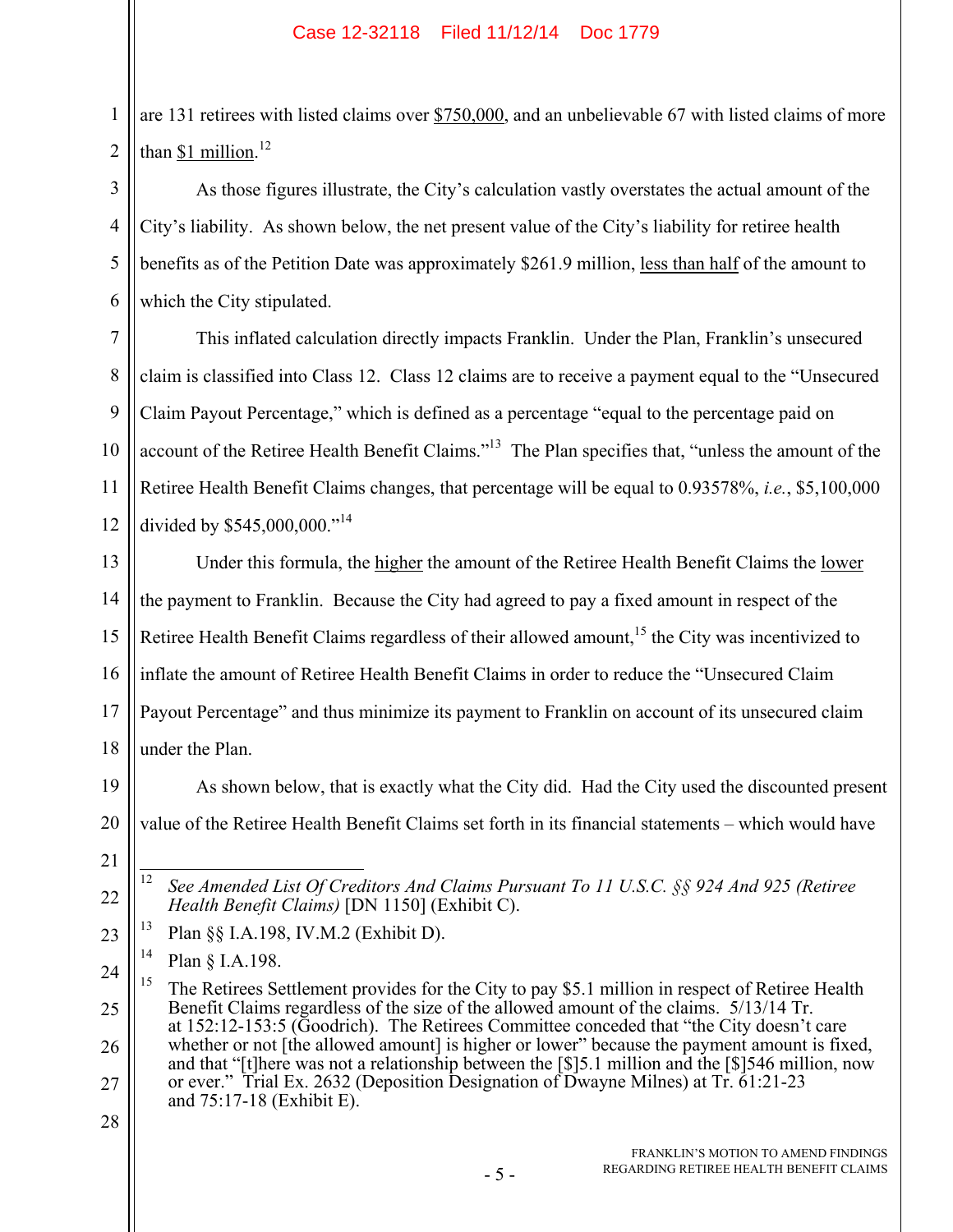had no impact whatsoever on the fixed distributions it promised to make to retirees – the "Unsecured Claim Payout Percentage" under the Plan would have been 1.94731% (\$5,100,000 divided by \$261,900,000). That minuscule amount apparently was not low enough, however, so the City then inflated the Retiree Health Benefit Claims to \$545 million and thus reduced Franklin's payment percentage to 0.93578%. In doing so, the City contradicted its historical practice, violated governing accounting rules,

7 and ignored the requirements of the Bankruptcy Code.

8

1

2

3

4

5

6

9

17

21

22

23

24

## 1. The City Historically Discounted To Present Value Its Liability For Retiree Health Benefit Claims.

10 11 12 13 14 15 16 The City's calculation of the Retiree Health Benefit Claims directly conflicts with the way that the City reported its liability for retiree health benefits in its audited financial statements. At all times, those statements reflected the discounted present value of the liability, not the sum total of all future amounts the City projected it might have to pay to satisfy its obligations. Notably, the City's audited financial statements as of the Petition Date indicate that the City's liability for retiree health benefits was \$261.9 million,<sup>16</sup> less than half the \$545 million Petition Date liability to which the City stipulated during the bankruptcy case.

The City's practice of discounting future liabilities to present value was not unusual or

18 anomalous. The Governmental Standards Accounting Board requires that a municipality's liability

19 for retiree health benefits be discounted to present value in its financial statements.<sup>17</sup> Franklin's

20 expert explained why that requirement makes sense from an economic perspective:

> Standard practice entails calculating the *present value* of future benefits based on forecasts of the actual benefits to be provided using standard actuarial data and assumptions regarding the costs of providing health care. This is precisely what Segal itself did in the actuarial valuation reports used to calculate the City's retiree

- 25  $16$ 16 Trial Ex. 2064 (City of Stockton 2011-12 Comprehensive Annual Financial Report) at CTY225552-54 (Exhibit F); 5/13/14 Tr. Tr. at 148:2-149:12 (Goodrich); Trial Ex. 2640 (Deposition Designation of Teresia Zadroga-Haase) at 36:7-24 (Exhibit G).
- 26 27 28 17 *See* Trial Ex. 2614 (Governmental Accounting Standards Board Statement No. 45 (Accounting And Financial Reporting By Employers For Postemployment Benefits Other Than Pensions) (Exhibit H); Trial Ex. 2967 (Moore Report) at 15 (Exhibit I).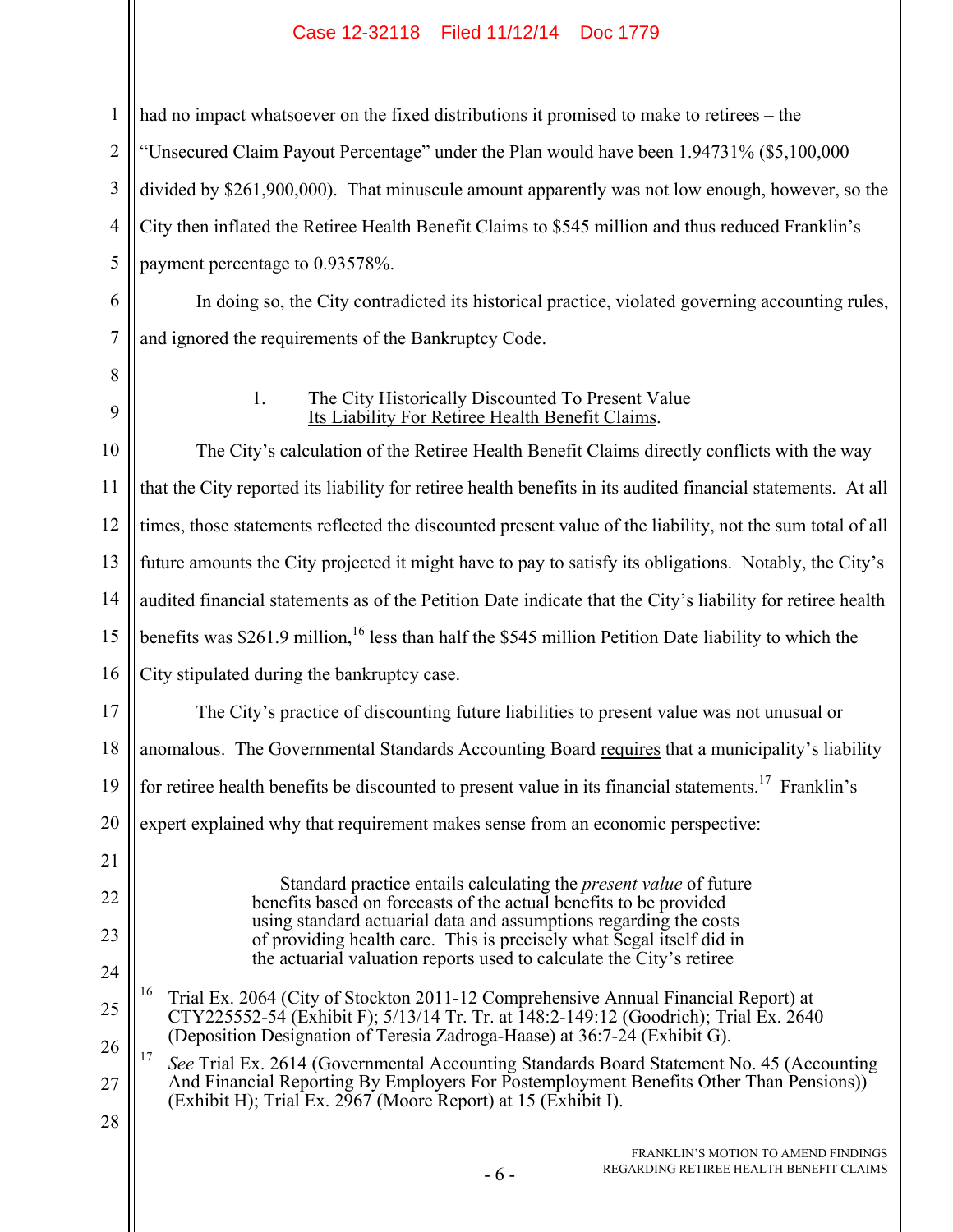|                     | Case 12-32118 Filed 11/12/14 Doc 1779                                                                                                                                                                                      |  |  |
|---------------------|----------------------------------------------------------------------------------------------------------------------------------------------------------------------------------------------------------------------------|--|--|
| 1<br>$\overline{2}$ | health care liability for purposes of the City's audited financial<br>statements (as described in more detail below). There is no basis<br>for the abrupt and unexplained change in methodology in the<br>bankruptcy case. |  |  |
| 3                   | [I]t makes no sense simply to tally up projected future health                                                                                                                                                             |  |  |
| 4                   | care expenses payable over the next thirty years or more. The<br>payment of a claim thirty years from now obviously is less of a                                                                                           |  |  |
| 5                   | burden than the payment of the same claim today. This is why<br>generally accepted accounting principles dictate that future                                                                                               |  |  |
| 6                   | liabilities like retiree health care benefit costs be discounted to<br>present value in order to provide an accurate representation of the                                                                                 |  |  |
| 7                   | liability in an entity's financial statements.                                                                                                                                                                             |  |  |
| 8                   | Notably, the City's designated witnesses could not provide any credible explanation                                                                                                                                        |  |  |
| 9                   | regarding why the City abandoned its pre-bankruptcy practice of discounting retiree health benefit                                                                                                                         |  |  |
| 10                  | liabilities to present value. <sup>19</sup> The evidence is clear that the City did so for one only reason – to                                                                                                            |  |  |
| 11                  | reduce its payment obligations on Franklin's unsecured claim by more than half.                                                                                                                                            |  |  |
| 12                  |                                                                                                                                                                                                                            |  |  |
| 13                  | 2.<br>The Bankruptcy Code Requires That Retiree Health<br>Benefit Claims Be Discounted to Present Value.                                                                                                                   |  |  |
| 14                  | In addition to running a foul of past practice and governing accounting rules, the City's                                                                                                                                  |  |  |
| 15                  | failure to discount the Retiree Health Benefit Claims to present value renders them disallowable                                                                                                                           |  |  |
| 16                  | under section 502(b) of the Bankruptcy Code.                                                                                                                                                                               |  |  |
| 17                  | Section 502(b) requires that the Court "determine the amount of [alleged] claim[s] in lawful                                                                                                                               |  |  |
| 18                  | currency of the United States as of the date of the filing of the petition." 11 U.S.C. § 502(b). Per                                                                                                                       |  |  |
| 19                  | section 502(b), "[t]o insure the relative equality of payment between claims that mature in the                                                                                                                            |  |  |
| 20                  | future and claims that can be paid on the date of bankruptcy, the Bankruptcy Code mandates that all                                                                                                                        |  |  |
| 21                  | claims for future payment must be reduced to present value." In re CF&I Fabricators of Utah, Inc.,                                                                                                                         |  |  |
| 22                  | 150 F.3d 1293, 1300 (10th Cir. 1998) (emphasis added) (citing section 502(b)). "Discounting is                                                                                                                             |  |  |
| 23                  | consistent with the fundamental goal of treating similar claims in the same manner, and reflects the                                                                                                                       |  |  |
| 24                  | economic reality that a sum of money received today is worth more than the same amount received                                                                                                                            |  |  |
| 25                  |                                                                                                                                                                                                                            |  |  |
| 26                  | 18<br>Trial Ex. 2967 (Moore Report) at 16 (emphasis in original); see also 5/14/14 Tr. at 63:25-70:1<br>(Moore) (Exhibit J).                                                                                               |  |  |
| 27                  | 19<br>5/13/14 Tr. at 149:13-152:3 (Goodrich); Trial Ex. 2640 (Deposition Designation of Teresia<br>Zadroga-Haase) at 36:25-37:16.                                                                                          |  |  |
| 28                  |                                                                                                                                                                                                                            |  |  |
|                     | FRANKLIN'S MOTION TO AMEND FINDINGS<br>REGARDING RETIREE HEALTH BENEFIT CLAIMS<br>$-7-$                                                                                                                                    |  |  |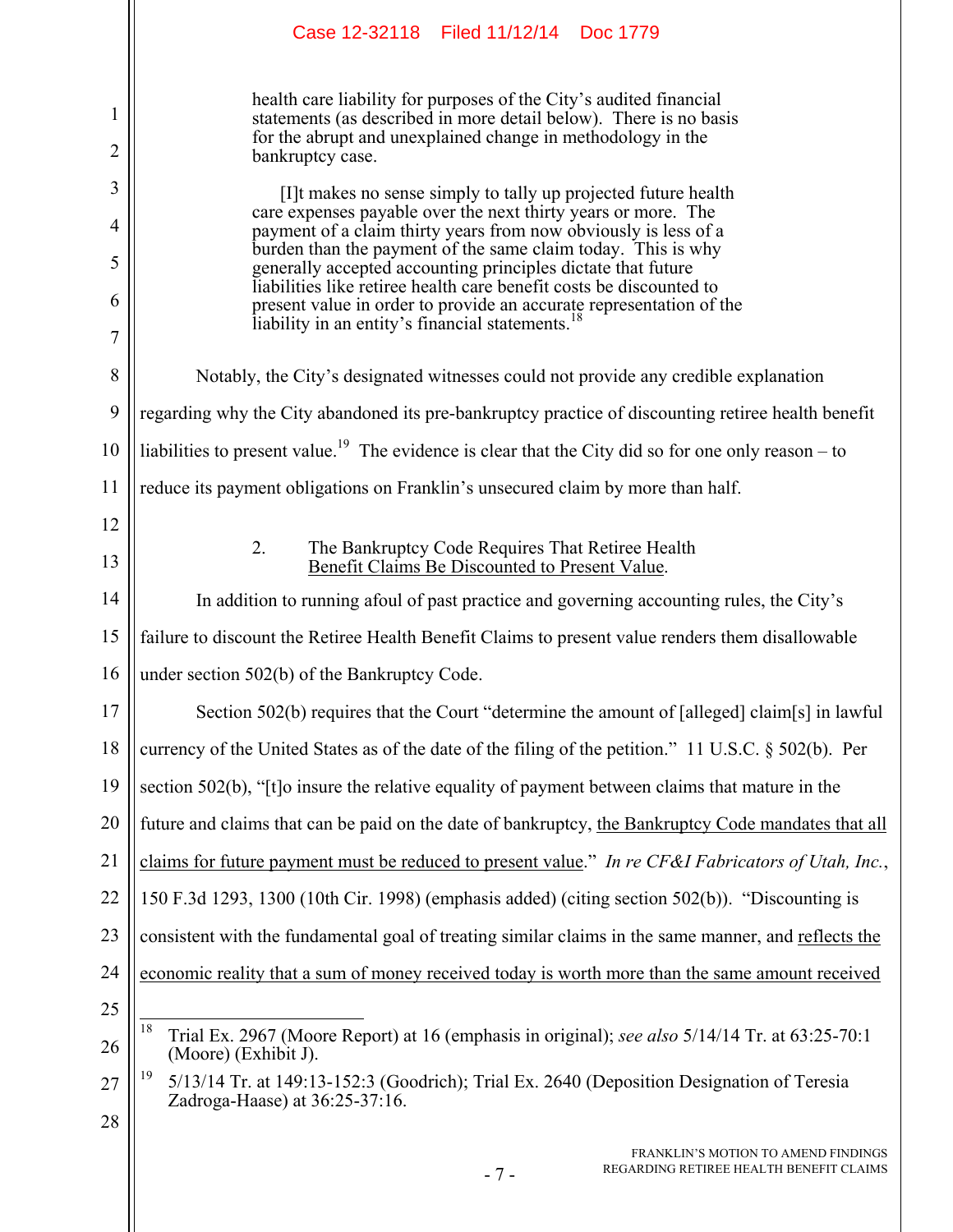1 2 tomorrow." *In re Trace Int'l Holdings*, 284 B.R. 32, 38 (Bankr. S.D.N.Y. 2002) (emphasis added) (citations omitted).

3 4 5 6 7 8 9 10 11 12 13 14 15 16 17 18 19 20 21 Courts therefore routinely discount claims for future employment-related benefits to present value as of the bankruptcy petition date, including claims for unfunded pension liabilities and for deferred compensation. *See, e.g., In re CSC Indus.*, 232 F.3d 505, 508 (6th Cir. 2000) ("the bankruptcy court must value present claims and reduce claims for future payment [of pension benefits] to present value, while also keeping in mind that a fundamental objective of the Bankruptcy Code is to treat similarly situated creditors equally"); *CF&I*, 150 F.3d at 1300 ("Inasmuch as those [pension] liabilities are for beneficiaries' payments that extend into the future, the amount of the liability must be reduced to present value so the debt can be dealt with under the reorganization plan."); *Kucin v. Devan*, 251 B.R. 269, 273 (D. Md. 2000) (claims for deferred compensation properly discounted to present value as of the petition date); *Trace*, 284 B.R. at 38 ("Absent bankruptcy, a creditor like Nelson would have to wait many years before receiving and using the entire payout. Paying the face amount on an accelerated basis would overcompensate the creditor by enabling him to receive and use the money sooner.") (emphasis added); *In re Thomson McKinnon Secs*., 149 B.R. 61, 75 (Bankr. S.D.N.Y. 1992) (same); *In re Chateaugay Corp.*, 115 B.R. 760, 770 (Bankr. S.D.N.Y. 1990) ("Once the value of the aggregate future [pension] liabilities has been determined, the present value of those future liabilities is determined as a matter of bankruptcy law so that all similar claims for future liabilities are treated in an economically similar manner.") (emphasis added), *vacated by consent order*, 1993 U.S. Dist. LEXIS 21409 (S.D.N.Y. June 7, 1993).

22 23 24 25 26 27 Similarly, courts regularly discount to present value other claims for non-interest bearing future obligations, outside of the employee benefit context. *See, e.g., In re Wis. Engine Co.*, 234 F. 281, 282-83 (7th Cir. 1916) (claims under non-interest bearing promissory notes must be discounted to present value); *In re O.P.M. Leasing Servs*., 79 B.R. 161, 167 (S.D.N.Y. 1987) (rejection damage claims for future installment payments must be discounted to present value) ("Equality of treatment at distribution is a fundamental principle underlying the bankruptcy laws.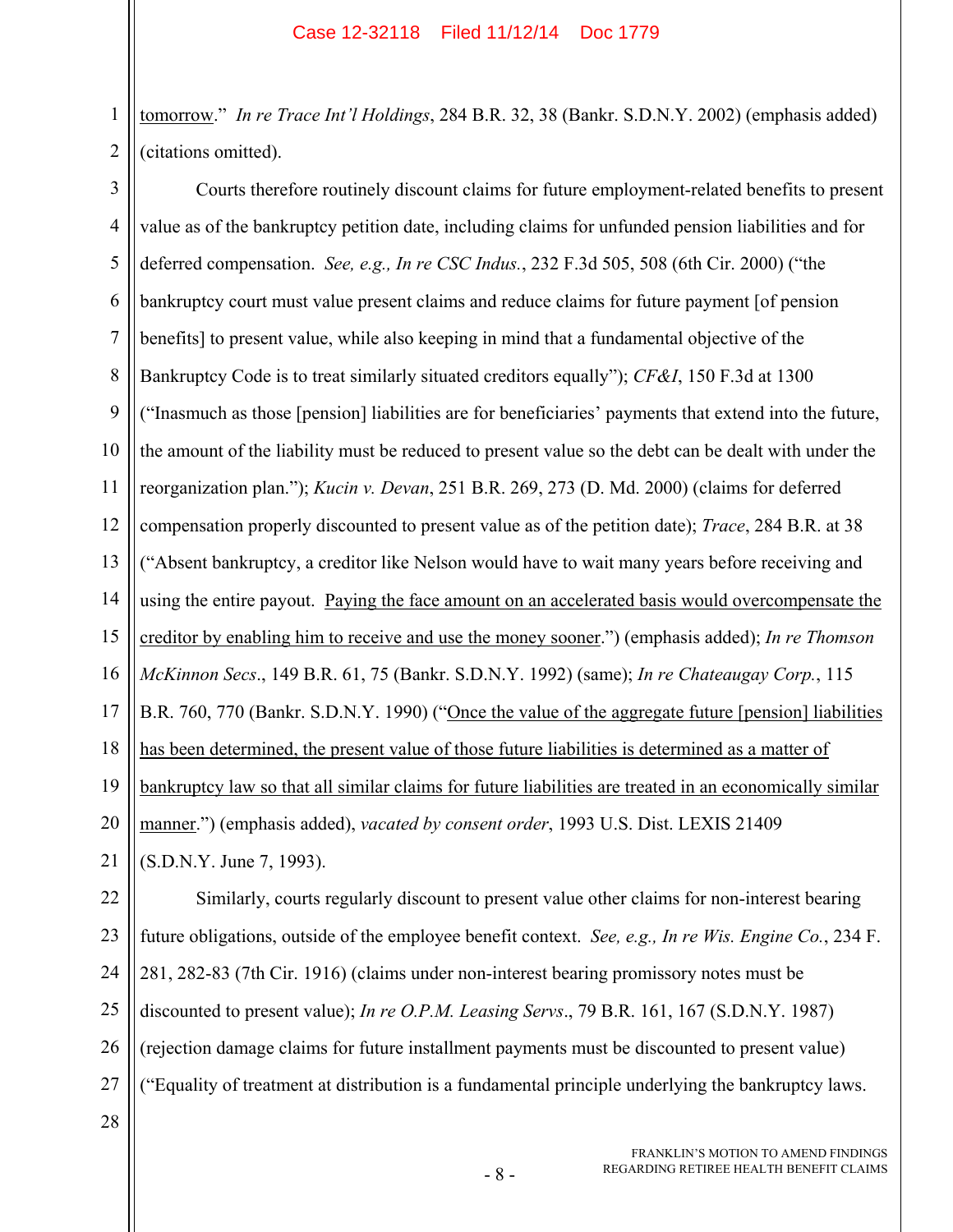1 2 3 4 5 6 7 By discounting a claim arising from the postpetition rejection of an executory contract or unexpired lease, the postpetition claimant is treated the same as the pre-petition claimant . . . .") (citation omitted); *In re Loewen Grp. Int'l*, 274 B.R. 427, 432-39 (Bankr. D. Del. 2002) (claims under noninterest bearing promissory notes must be discounted to present value). "The rationale for discounting all of these claims is the same – where a claim has been asserted in respect to a future liability of the debtor payable post-petition, the claim must be discounted to present value as of the petition date." *Loewen Grp*., 274 B.R. at 437-38.

8 9 10 11 12 The City seeks to sweep under the rug all of this authority, not to mention common economic sense, by arguing that "[u]se of the word 'amount' indicates that 502(b) does not require a discount to present value."<sup>20</sup> The City, however, ignores that section 502(b) expressly commands the Court to "determine the amount" of claims "as of the date of the filing of the petition," 11 U.S.C. § 502(b), not some payment date in the future.

13 14 15 16 The City also attempts to distinguish certain of the cases cited by Franklin as relating to employment contract claims governed by section 502(b)(7) of the Bankruptcy Code (*Trace* and *Thomson*) or equipment leases governed by section 502(g) of the Bankruptcy Code (*O.P.M.*), but it never explains how or why that makes any difference.<sup>21</sup> It does not.

17 18 19 20 21 22 23 The City badly misreads *CF&I*, claiming that the Tenth Circuit "never ruled on whether reduction to present value was appropriate<sup> $22$ </sup> when, in fact, the Court specifically held that "the Bankruptcy Code mandates that all claims for future payment must be reduced to present value" and that, because pension "liabilities are for beneficiaries' payments that extend into the future, the amount of the liability must be reduced to present value so the debt can be dealt with under the reorganization plan." *CF&I*, 150 F.3d at 1300 (emphasis added). Similarly, the City also mangles *Chateaugay*, claiming that the case did not address whether "discount to present value was

- 24
- 25

26

 $\overline{20}$ City's Response To Supplemental Objection Of Franklin High Yield Tax-Free Income Fund And *Franklin California High Yield Municipal Fund To Confirmation Of First Amended Plan For The Adjustment Of Debts Of City Of Stockton, California (November 15, 2013)* [DN 1435] at 25.

27  $^{21}$  *Id*.

 $^{22}$  *Id.* at 26.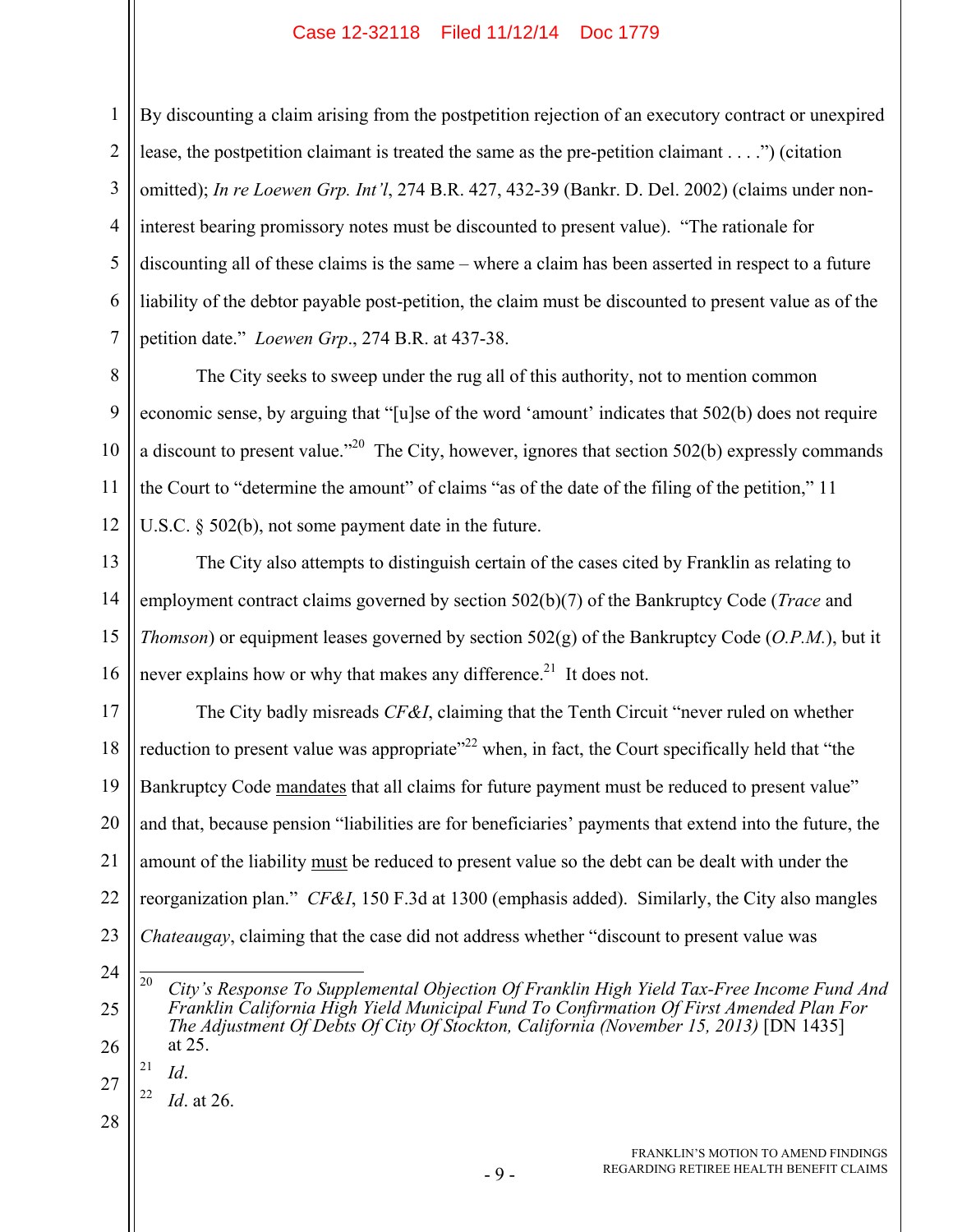1

2

3

4

appropriate in the first instance."23 In fact, however, *Chateaugay* directly holds that future pension liabilities must be discounted to present value "as a matter of bankruptcy law so that all similar claims for future liabilities are treated in an economically similar manner." *Chateaugay*, 115 B.R. at 770 .

5 6 7 8 9 10 11 12 13 14 15 16 17 18 19 20 21 22 23 24 25 26 27 28 - 10 - FRANKLIN'S MOTION TO AMEND FINDINGS REGARDING RETIREE HEALTH BENEFIT CLAIMS In place of all of the authority cited by Franklin, the City relies primarily on the Third Circuit's decision in *Oakwood Homes.* That case, however, actually demonstrates that the Retiree Health Benefit Claims must be discounted to present value here. In *Oakwood Homes*, the Third Circuit held that it was inappropriate to discount claims for repayment of the principal of interestbearing obligations because "the interest has already been disallowed pursuant to § 502(b)(2)." *In re Oakwood Homes Corp*., 449 F.3d 588, 600 (3d Cir. 2006). In reaching that conclusion, the Third Circuit explained the critical difference between interest-bearing future obligations (which are not to be discounted to present value) and non-interest bearing obligations (which must be discounted to present value), using the example of two 10-year promissory notes for \$1,000, one with no interest and one bearing interest at 5%: The point is to recognize what the creditor bargained for, while avoiding a windfall. The key difference between interest- and noninterest- bearing debt is in that bargain – the holder of a *noninterest-bearing* note bargained to receive only his \$1,000, spread out over the 10 years. The holder of *interest*-bearing debt, however, bargained for much more than the \$1,000 – \$1,628.89, in fact. Giving him \$1,000 today, then, means that by the end of what would have been the note's 10-year lifetime, he could have reinvested at the same theoretical rate of interest, and earned his \$1,628.89. A creditor who bargained to receive only the \$1,000 in principal, without interest, would be fully compensated by \$613.91, which he would be able to grow into his \$1,000 by the end of the 10 years; not so for the creditor who bargained to receive interest, who is shortchanged by only receiving \$613.91. *Id*. at 601 (underlined emphasis added) (italics in original). The emphasized language clearly shows that the Third Circuit endorsed (not rejected) the discounting of non-interest bearing claims  $\overline{23}$ 23 *Id*.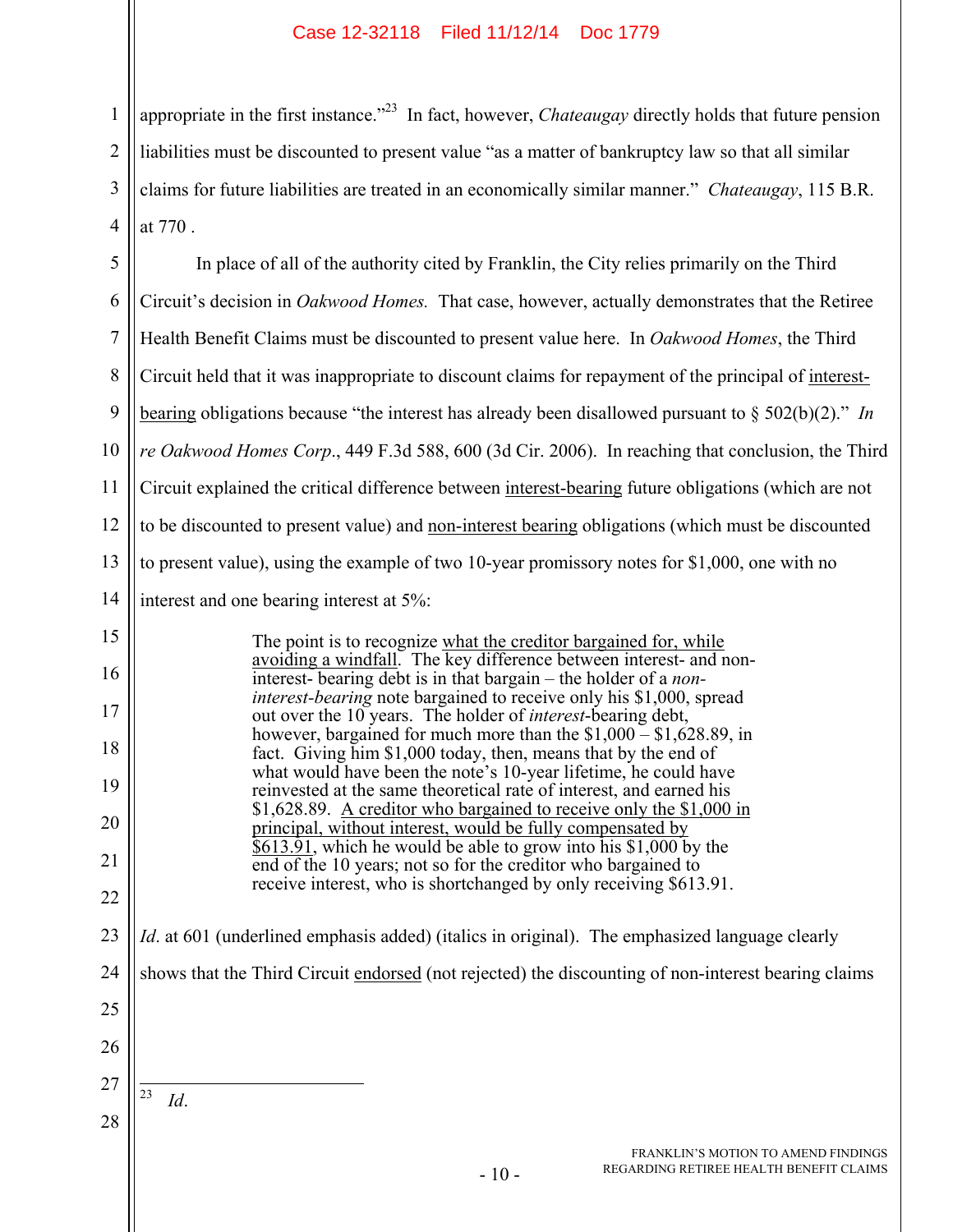for future liabilities like the Retiree Health Benefit Claims. Its holding on that point is fully consistent with all of the authority cited by Franklin.<sup>24</sup>

3 4 5 6 7 8 9 10 11 Indeed, the contrary proposition advanced by the City contradicts its practice in this case and makes no sense. Under the City's view, the appropriate way to calculate the Retiree Health Benefit Claims is simply to tally up the amounts the City would pay for health care over the next forty to fifty years. In contrast, however, the City did not calculate Franklin's claim that way – it did not tally up the scheduled debt service payments it was supposed to make to Franklin over the next twenty-six years. Instead, it properly allowed Franklin a claim equal to the principal and accrued pre-prepetition interest on that principal, disallowing all amount for postpetition interest. The City, in other words, discounted Franklin's claim to present value as of the Petition Date. It must do the same in respect of the Retiree Health Benefit Claims.

12 13 14 15 16 17 18 19 20 21 22 The City's methodology also defies economic reality. The City could have purchased an annuity or insurance policy sufficient to cover its projected future obligations to pay for retiree health benefits. By definition, the purchase price for that annuity or insurance policy would have been far less than the total amount the City projected it would have to spend in the future on those benefits because, as the case law confirms, it is basic "economic reality that a sum of money received today is worth more than the same amount received tomorrow." *Trace*, 284 B.R. at 38. In this context, the City's assertion that retirees have a claim for the entire amount the City might have had to pay for their benefits over the next half century – notwithstanding the fact that the City could have insured itself against those obligations for a far lower amount – asks the Court to disregard economic reality and enter a fantasy land of the City's own making. The Court should decline that invitation.

23

1

<sup>24</sup> 25 26 27 24 24 The only other case cited by the City is simply wrong. In *Gretag Imaging*, the court held that the reasoning of *Oakwood Homes* is "equally compelling" as applied to non-interest bearing obligations. *In re Gretag Imaging, Inc.*, 485 B.R. 39, 46 (Bankr. D. Mass. 2013). That conclusion inexplicably ignores the clear distinction drawn by the Third Circuit between interest-bearing and non-interest bearing obligations and the Third Circuit's holding that a claim on a non-interest bearing obligation (like the Retiree Health Benefit Claims) would be fully compensated by an amount far less than the compensation required of a claim on an interestbearing obligation.

<sup>28</sup>